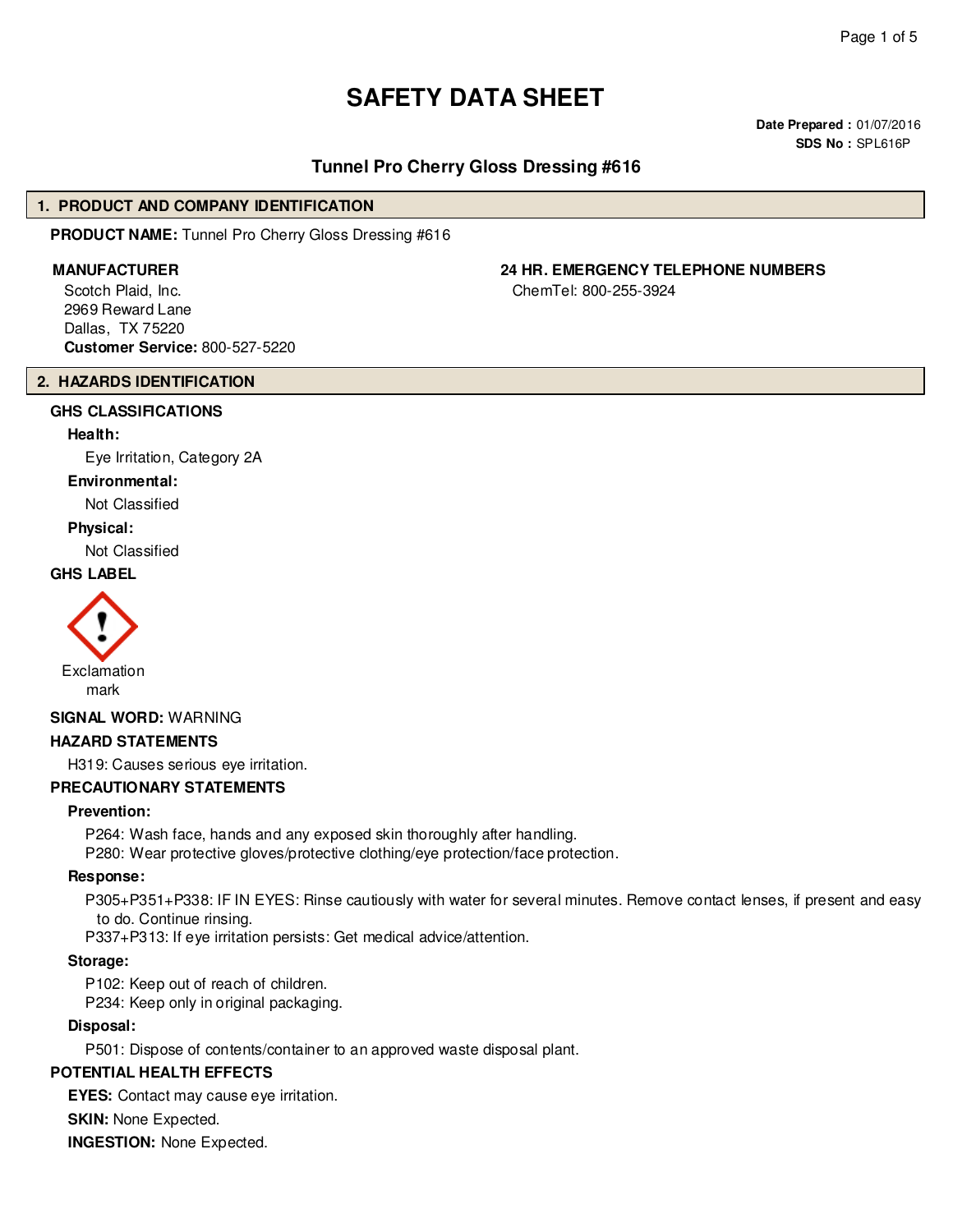**INHALATION:** None Expected.

# **3. COMPOSITION / INFORMATION ON INGREDIENTS**

| <b>Chemical Name</b>              | $Wt.\%$ | <b>CAS</b>    |
|-----------------------------------|---------|---------------|
| Siloxanes And Silicones,<br>Di-me | 40      | 50 63148-62-9 |

#### **4. FIRST AID MEASURES**

**EYES:** Immediately flush eyes with plenty of water. Get medical attention, if irritation persists.

**SKIN:** Wash with soap and water. Get medical attention if irritation develops or persists.

**INGESTION:** Do NOT induce vomiting. Never give anything by mouth to an unconscious person. Rinse mouth with water. Consult a physician.

**INHALATION:** Remove victim to fresh air. If irritation persists, get medical attention.

#### **SIGNS AND SYMPTOMS OF OVEREXPOSURE**

**EYES:** Contact may cause eye irritation.

**SKIN:** Contact may cause skin irritation.

**ACUTE EFFECTS:** Eye contact may cause stinging, tearing, redness and blurred vision. Skin contact may cause redness and irritation.

**CHRONIC EFFECTS:** None known.

**NOTES TO PHYSICIAN:** Treat symptomatically

#### **5. FIRE FIGHTING MEASURES**

**EXTINGUISHING MEDIA:** Use dry chemical, carbon dioxide, water spray (fog) or foam when fighting fires involving this material. **HAZARDOUS COMBUSTION PRODUCTS:** Oxides of carbon and silicone

#### **EXPLOSION HAZARDS:** None

**FIRE FIGHTING PROCEDURES:** Use fire fighting measures that are appropriate for the local circumstance and the surrounding environment.

**FIRE FIGHTING EQUIPMENT:** Use personal protective equipment

### **6. ACCIDENTAL RELEASE MEASURES**

**SMALL SPILL:** After removal, flush contaminated area thoroughly with water.

**LARGE SPILL:** Stop spill at source then confine and soak up spill with an absorbant material. Place residue in a container for proper disposal.

# **ENVIRONMENTAL PRECAUTIONS**

**WATER SPILL:** Do not allow material to contaminate waterways.

**LAND SPILL:** Do not allow material to contaminate the soil.

**GENERAL PROCEDURES:** Ensure clean-up is conducted by trained personnel only. Refer to protective measures listed in Sections 7 and 8.

**SPECIAL PROTECTIVE EQUIPMENT:** For personal protection see section 8.

**COMMENTS:** Inform appropriate managerial or supervisory personnel of all environmental releases. Prevent further leakage or spillage if safe to do so.

### **7. HANDLING AND STORAGE**

**GENERAL PROCEDURES:** Handle in accordance with good industrial hygiene and safety procedures. Use personal protection recommended in Section 8. Follow all product label instructions.

**HANDLING:** Follow all SDS/label precautions even after container is emptied because it may retain product residues.

**STORAGE:** Keep out of reach of children. Store in original container in a cool, dry and well ventilated area.

### **8. EXPOSURE CONTROLS / PERSONAL PROTECTION**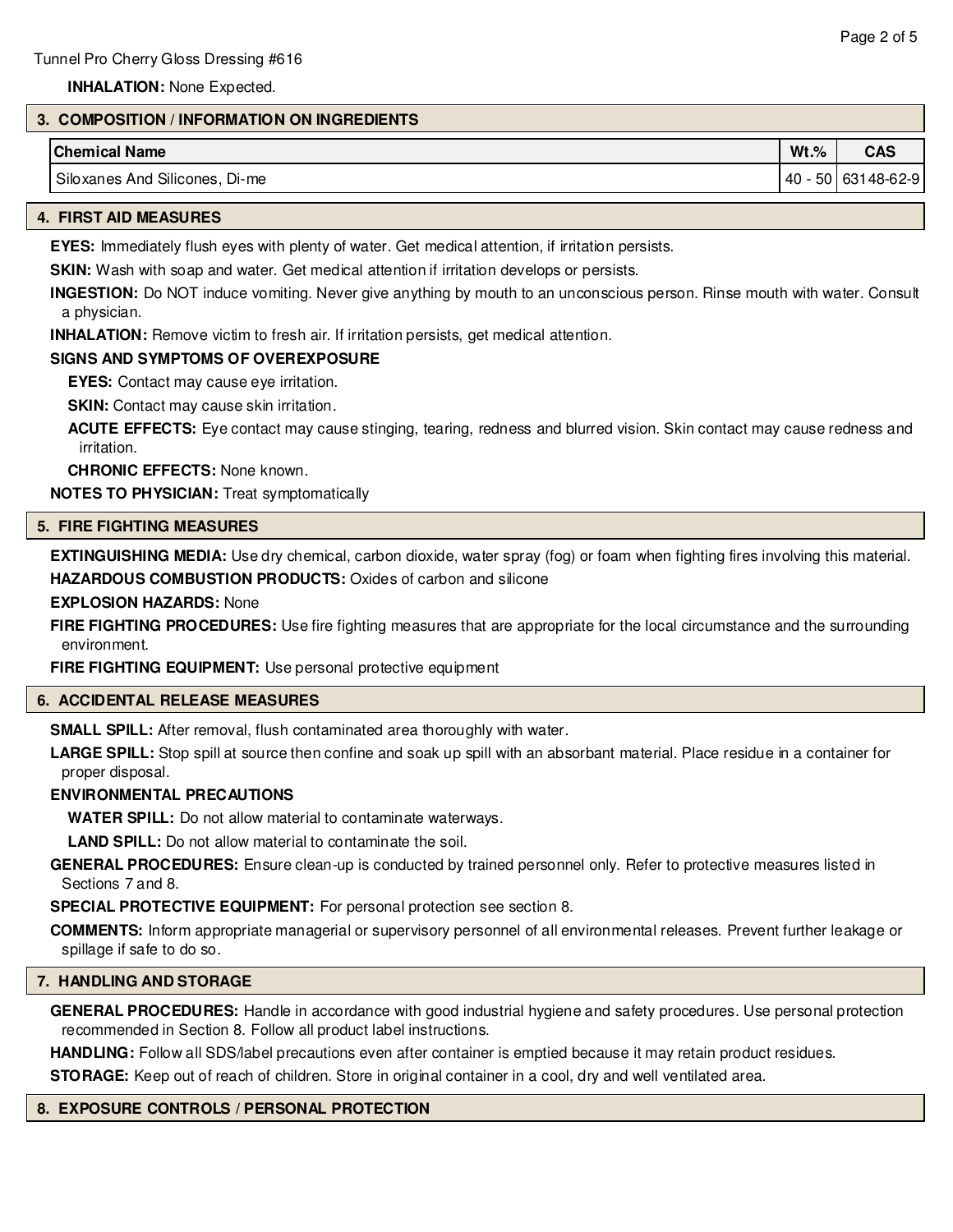# **EXPOSURE GUIDELINES**

| OSHA HAZARDOUS COMPONENTS (29 CFR1910.1200)               |             |                        |                   |                  |                   |  |
|-----------------------------------------------------------|-------------|------------------------|-------------------|------------------|-------------------|--|
|                                                           |             | <b>EXPOSURE LIMITS</b> |                   |                  |                   |  |
|                                                           |             | <b>OSHA PEL</b>        |                   | <b>ACGIH TLV</b> |                   |  |
| <b>Chemical Name</b>                                      |             | ppm                    | mg/m <sup>3</sup> | ppm              | mg/m <sup>3</sup> |  |
| Siloxanes And Silicones, Di-me                            | <b>TWA</b>  | $[1]$                  | $[1]$             | $[1]$            | $[1]$             |  |
|                                                           | <b>STEL</b> | $[1]$                  | $[1]$             | $[1]$            | $[1]$             |  |
| <b>Footnotes:</b><br>1. No exposure limit for ingredient. |             |                        |                   |                  |                   |  |
| <b>ENGINEERING CONTROLS:</b> None usually needed.         |             |                        |                   |                  |                   |  |

# **PERSONAL PROTECTIVE EQUIPMENT**

**EYES AND FACE:** Safety glasses with side shields.

**SKIN:** Chemical resistant gloves.

**RESPIRATORY:** No personal respiratory equipment normally required.

**PROTECTIVE CLOTHING:** Wear suitable protective clothing to prevent contact with skin.

**WORK HYGIENIC PRACTICES:** Wash contaminated clothing before reuse. Wash face, hands and any exposed skin thoroughly after handling.

**OTHER USE PRECAUTIONS:** Protective clothing and equipment should be in accordance with 29 CFR 1910.132 and 1910.133. **COMMENTS:** Eyewash stations and safety showers should always be in place where chemicals are handled and stored.

# **9. PHYSICAL AND CHEMICAL PROPERTIES**

**PHYSICAL STATE:** Liquid **ODOR:** Cherry **ODOR THRESHOLD:** Not determined for this mixture. **APPEARANCE:** Opaque liquid **COLOR:** Pink **pH:** 6.0 to 8.0 (full strength) PERCENT VOLATILE: (w/w) 50-60% mostly as water. **FLASH POINT AND METHOD:** Non Flammable **FLAMMABLE LIMITS:** Non Flammable **AUTOIGNITION TEMPERATURE:** No data available for this mixture. **VAPOR PRESSURE:** No data available for this mixture. **VAPOR DENSITY:** No data available for this mixture. **BOILING POINT:** Near that of water **FREEZING POINT:** Near that of water. **THERMAL DECOMPOSITION:** No data available for this mixture. **SOLUBILITY IN WATER:** Complete **EVAPORATION RATE:** Near that of water. **SPECIFIC GRAVITY:** 0.95 to 1.000 g/ml **VISCOSITY #1:** 2400 to 3200 cP **(VOC):** 0.500 to 1.000 (Weight %) **OXIDIZING PROPERTIES:** This product is not classified as oxidizing

### **10. STABILITY AND REACTIVITY**

**REACTIVITY:** Stable under normal conditions. **HAZARDOUS POLYMERIZATION:** Will not occur.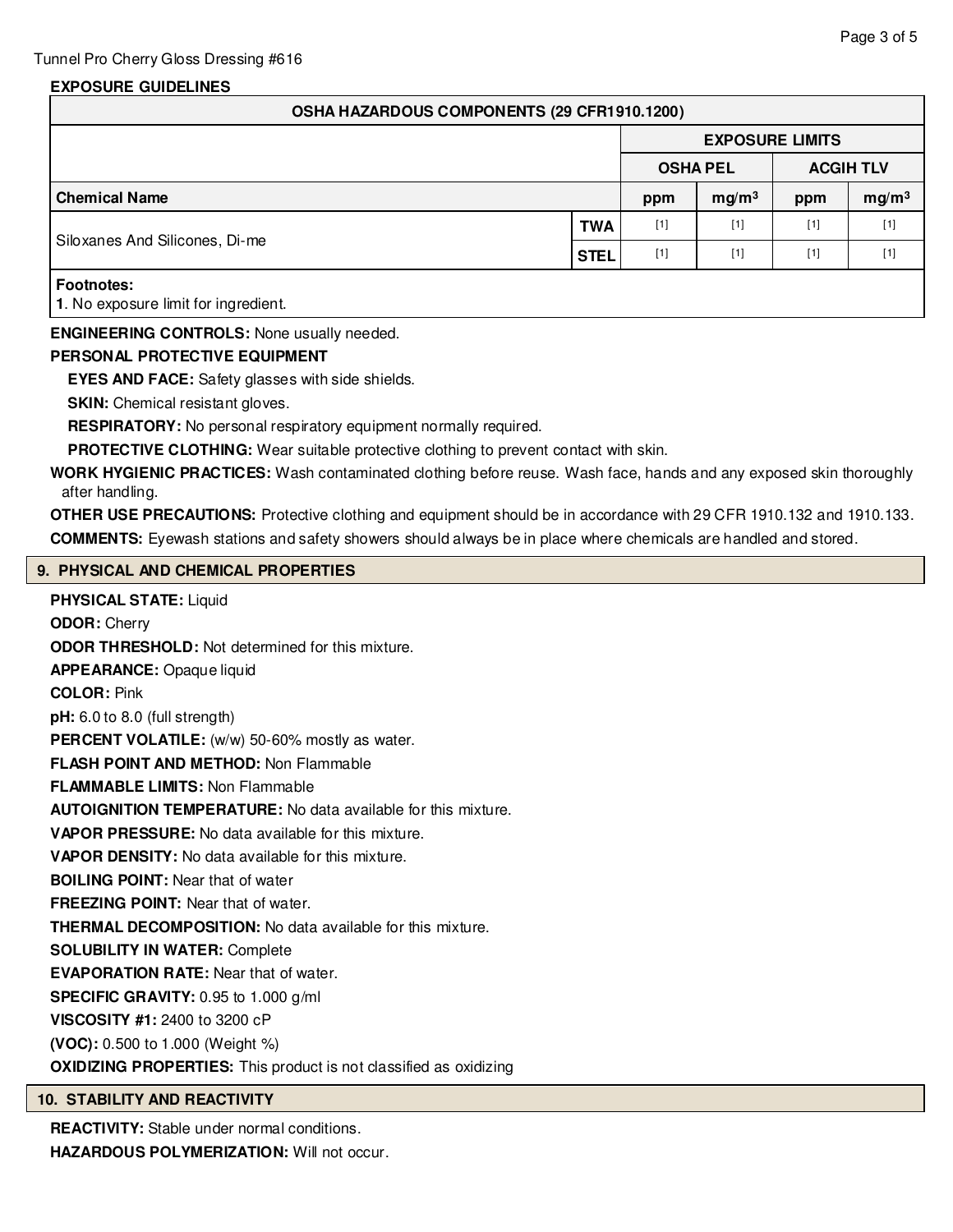**STABILITY:** Stable under normal conditions.

**CONDITIONS TO AVOID:** Excessive heat or cold.

**POSSIBILITY OF HAZARDOUS REACTIONS:** No dangerous reaction known under conditions of normal use.

**HAZARDOUS DECOMPOSITION PRODUCTS:** Oxides of carbon and silicone

**INCOMPATIBLE MATERIALS:** Strong oxidizing agents, acids and bases.

# **11. TOXICOLOGICAL INFORMATION**

# **ACUTE**

| <b>Chemical Name</b>           | ORAL $LD_{50}$          | <b>DERMAL LD<sub>50</sub></b> | <b>INHALATION</b><br>$LC_{50}$ |
|--------------------------------|-------------------------|-------------------------------|--------------------------------|
| Siloxanes And Silicones, Di-me | $>17000$ mg/kg<br>(rat) | $> 5000$ mg/kg<br>(rabbit)    | No data                        |

**EYE EFFECTS:** May cause eye irritation.

**SKIN EFFECTS:** May cause skin irritation.

**CHRONIC:** Health injuries are not known or expected under normal use.

**SUBCHRONIC:** This product may be irritating to the eyes.

# **CARCINOGENICITY**

- **IARC:** No ingredient in this product is present at levels greater than or equal to 0.1% is identified as a probable, possible or confirmed human carcinogen by IARC.
- **NTP:** No ingredient in this product is present at levels greater than or equal to 0.1% is identified as a known or anticipated carcinogen by NTP.

**OSHA:** No ingredient in this product is present at levels greater than or equal to 0.1% is identified as a carcinogen or potential carcinogen by OSHA.

**REPEATED DOSE EFFECTS:** No data available for this mixture.

**IRRITATION:** Skin and eye irritation.

**NEUROTOXICITY:** No data available for this mixture.

**GENETIC EFFECTS:** No data available for this mixture.

**REPRODUCTIVE EFFECTS:** No data available for this mixture.

**TARGET ORGANS:** No data available for this mixture.

**TERATOGENIC EFFECTS:** No data available for this mixture.

**MUTAGENICITY:** No data available for this mixture.

**SYNERGISTIC MATERIALS:** No data available for this mixture.

# **12. ECOLOGICAL INFORMATION**

**ECOTOXICOLOGICAL INFORMATION:** This product is not classified as environmentally hazardous. However, this does not exclude the possibility that large or frequent spills can have a harmful or damaging effect on the environment.

**BIOACCUMULATION/ACCUMULATION:** The potential for bioconcentration in organisms is low.

**DISTRIBUTION:** Not determined for this mixture.

**AQUATIC TOXICITY (ACUTE):** No data available for this mixture.

**CHEMICAL FATE INFORMATION:** This product is expected to be readily biodegradable.

# **13. DISPOSAL CONSIDERATIONS**

**DISPOSAL METHOD:** Follow all Federal, State and Local Regulations appropriate for this material.

**PRODUCT DISPOSAL:** Wastewater resulting from this product should be directed to a proper waste water treatment facility.

**EMPTY CONTAINER:** Empty containers should be taken to an approved waste handling site for recycling or disposal. Do not reuse empty containers.

**14. TRANSPORT INFORMATION**